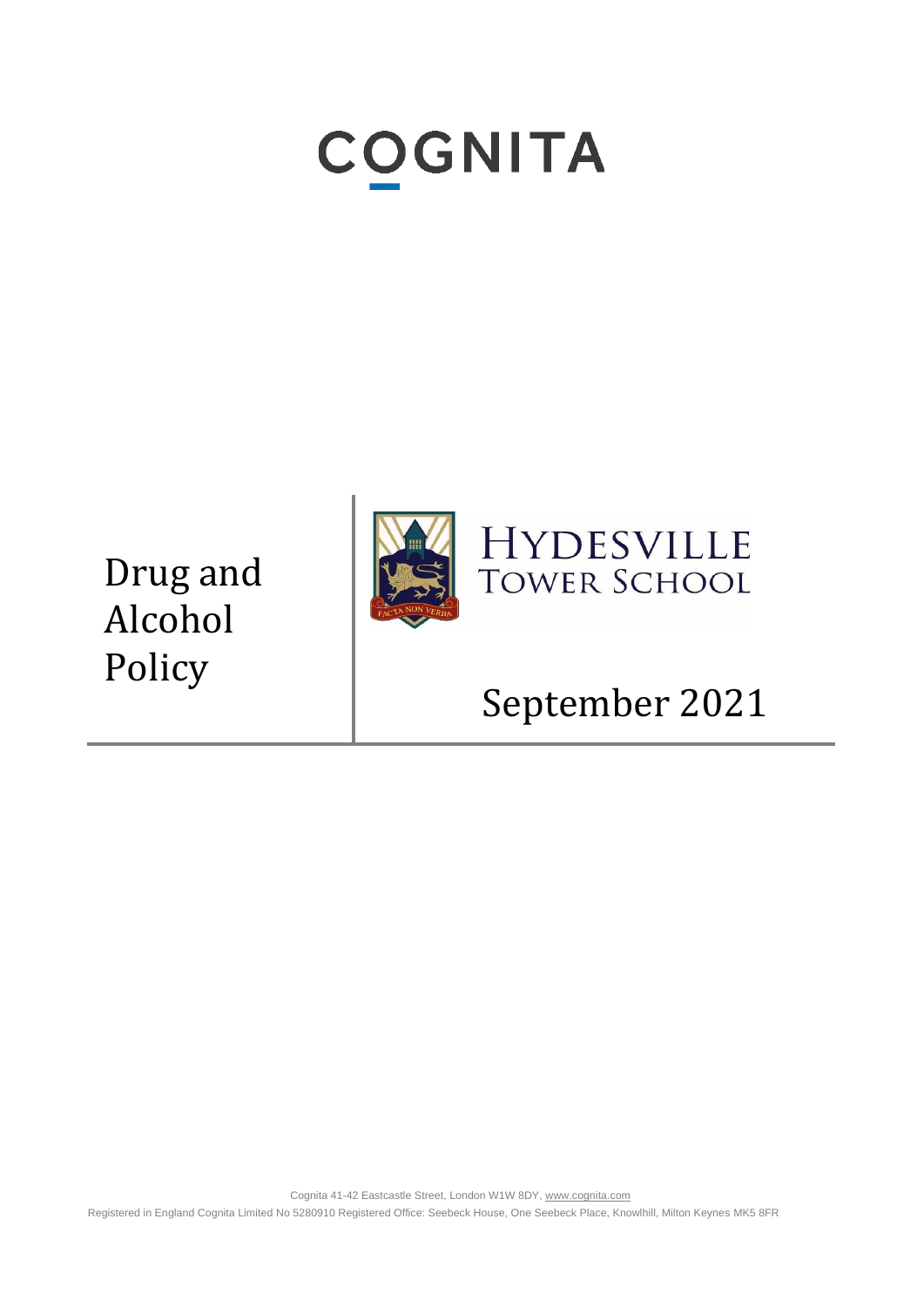#### **1 Introduction**

- 1.1 The aim of this Drug and Alcohol Policy is to acknowledge and clarify the school's role in drug prevention and education, and ensure it is appropriate to meet pupils' needs. This policy provides information about drug education, as well as procedures to respond to any drugrelated incident.
- 1.2 This policy aims to ensure that the approach taken on the issue of drugs is a whole-school one and is part of our commitment to, and concern for, the overall health and well-being of the whole school community. Teachers will need to be confident and skilled to teach drug education and pupils need to receive up to date, relevant and accurate information, as well as support.
- 1.3 This policy should be read in conjunction with the policies and documents listed on the back page of this document.

#### **2 Statutory Duties**

- 2.1 Schools have a statutory duty to promote pupils' wellbeing and hence have a clear role in preventing drug misuse as part of their pastoral care. Although there is no statutory requirement to have a Drug Policy, it is the advice of the DfE, and a requirement for all Cognita schools to have a clear procedure for managing any incidents related to drug and/or alcohol misuse. It is essential to protect staff, parent/carer(s) and children and young people.
- 2.2 The Statutory Framework for the Early Years Foundation Stage (2021) requires the following (para 3.57): 'Providers must not allow smoking, vaping or the use of e-cigarettes in or on the premises when children are present or about to be present.' While there is no specific requirement to hold a no-smoking policy per se, Cognita schools are required to continue to maintain as such. This includes offsite trips and visits. Furthermore, practitioners must not be under the influence of alcohol or any other substances which may affect their ability to care for children as per their Code of Conduct and the above statutory guidance (para 3.19).

#### **3 Application**

- 3.1 This policy applies to all pupils on roll at the school, including those in the Early Years. It applies when being educated in school, when on educational visits, and when off-site at school related events. This policy applies when pupils are travelling to and from school on public transport. Any responsibilities of 'adults' refers to employees and others acting in a supervisory role with pupils.
- 3.2 This policy also applies to all staff, visitors and third party contractors.

### **4 Terminology**

4.1 'Drugs' here are taken to mean those that are legal, such as alcohol, tobacco and solvents, over the counter and prescribed drugs, and illegal drugs such as cannabis, ecstasy, amphetamines, heroin, crack/cocaine, LSD, etc. 'Drugs' also include New Psychoactive Substances (NPS) often referred to as 'Legal Highs'.

#### **5 The School's Stance on Drugs, Health and the Needs of Pupils**

5.1 Possession: It is inappropriate and unacceptable for pupils to **bring** the above drugs into school, have them on their person, consume them before, during and after school and on the way to or from school, including on school visits, etc. Cognita has a strict no smoking policy (including no vaping/e-cigarettes) on school sites. The drugs/substances covered by this policy are not to be purchased, sold or otherwise exchanged during the school day or while pupils are on school visits.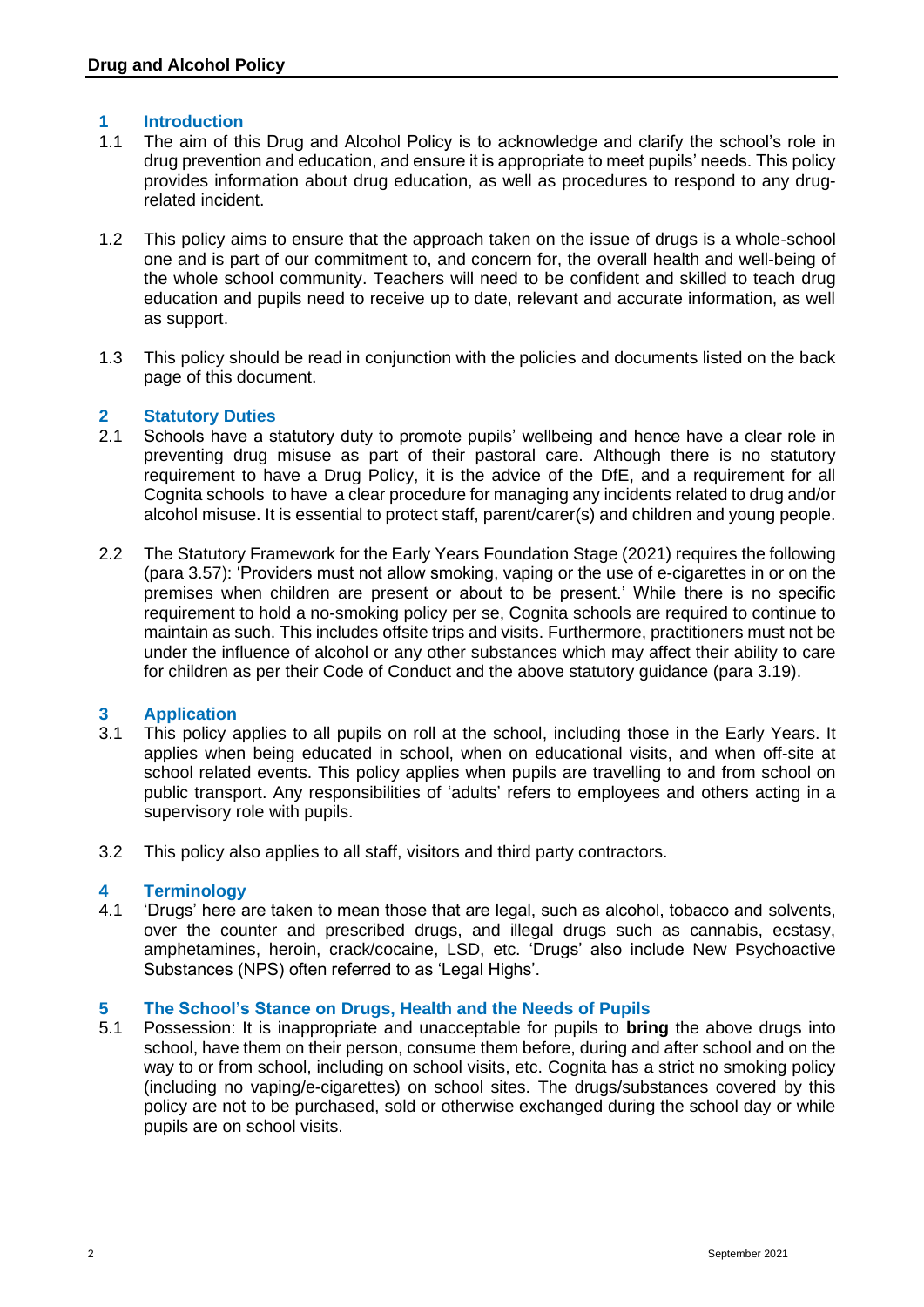5.2 Use: The school believes that the use of drugs in school, during the school day, while travelling to/from school or on school trips is inappropriate. Individual exceptions may be made for pupils who require prescription medicines, where appropriate and with the agreement of the Headmaster.

#### **6 Policy Framework**

#### 6.1 Drugs Education

The school provides drugs education in the following way:

- In Year 6, PSHE is delivered by form teachers, and over several sessions covers alcohol, smoking, drugs and their use and abuse.
- During Key Stage 3 PSHE, topics delivered by teachers cover cigarettes, alcohol, drugs, vaping and the legal position regarding drug and alcohol use.
- The school uses the following external support and guidance to deliver further its drugs education programme: the Police deliver to KS4 pupils about drugs, whilst Loudmouth do a workshop on alcohol. Due to Covid 19 the planned sessions had to be postponed. Pupils examined the PSHE lessons on drugs and alcohol instead. Planned session for year 10 will now take place next academic year.

#### 6.2 Staff Support and Training

The school is committed to providing drug awareness training in the induction of all staff working at the school and on an ongoing basis for staff involved in drugs education.

#### 6.3 Management of an Incident

- Where there is evidence or suspicion that a pupil has drugs in their possession, has used drugs or has passed/sold on drugs to another person, the school will initially seek medical attention for the child if needed as per 7.3.
- The school will follow its Behaviour and Exclusion Policies and may also use its power to search a pupil. Sanctions will be applied as outlined in the Behaviour and Exclusion Policies.
- Where it is believed that a parent or carer is under the influence of drugs (including alcohol) on the school premises, they will be asked to leave. If they are due to collect their child, then they will be asked to make alternative arrangements and the child will be withheld to ensure their safety. If a parent or carer refuses to leave, the Headmaster or their representative should call the Police. Where there are serious or ongoing concerns about the adult's presentation and drug use, the school may consider banning a parent from entering the school site.
- See Appendix B Responding to incidents involving drugs.

#### 6.4 Police and Emergency Involvement

- The school will immediately refer illegal or unlawful incidents to the Police.
- See Appendix A for guidance on drug situations linked to medical emergencies.

#### 6.5 The Needs of Pupils

The school will exercise its pastoral responsibilities and always look to support pupils and ensure that pupils have access to appropriate support and guidance.

#### 6.6 Information Sharing

If the school has concerns about a child's safety, the school will share information with law enforcement agencies and safeguarding agencies as outlined in the Safeguarding Policy. This includes working in partnership with external agencies.

#### 6.7 Involvement of Parent/Carer(s)

The school will inform parents and carers of any drug related incidents involving their own child, unless in very rare circumstances this would heighten the risk to the child.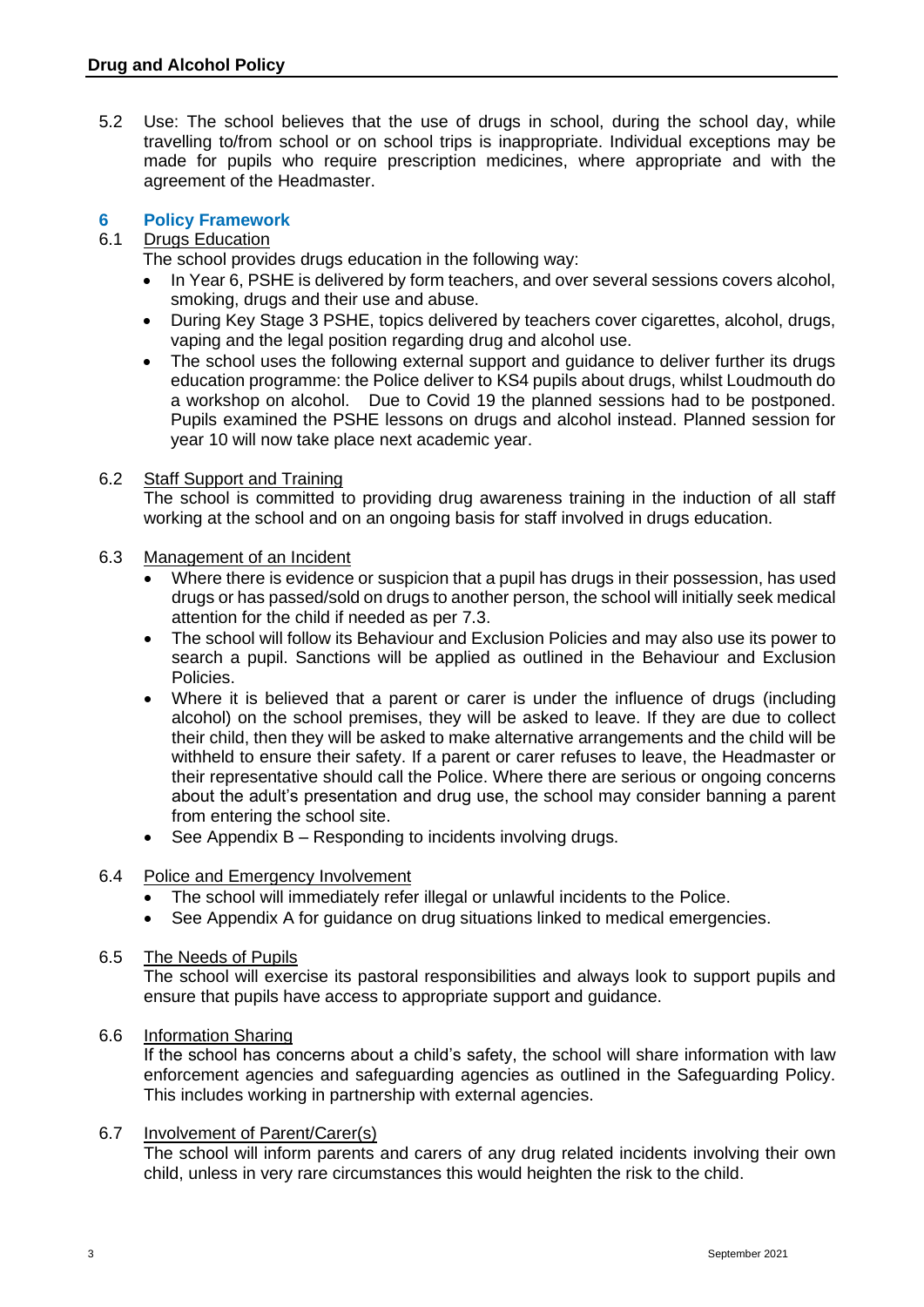6.8 Staff Conduct and Drug Use

All staff are required to adhere to the Staff Code of Conduct. Staff are subject to the Cognita disciplinary and other HR procedures should they breach policy.

- 6.9 The Role of the Headmaster
	- The Headmaster takes overall responsibility for the implementation of this policy.
	- The Headmaster will ensure that all staff dealing with substance issues are adequately trained and supported.
	- Cognita cannot knowingly allow premises to be used for the production or supply of any controlled drug. Where it is suspected that substances are sold on the premises, details of those involved, together with as much information as possible, will be automatically passed to the police.

#### **7 Implementation of this Policy**

- 7.1 Schools are strongly advised to adopt the procedures set out in DfE and ACPO Drug Advice for Schools [\(DFE-00001-2012\)](https://www.gov.uk/government/publications/drugs-advice-for-schools) when dealing with incidents involving substance misuse or supply on the premises/during the school day or during school trips and visits, etc.
- 7.2 The Headmaster should ensure that all staff, parents/carers and pupils are reminded of these procedures on an annual basis.
- 7.3 Situations requiring first aid will be dealt with immediately as per the school's agreed policies and procedures. Information about emergency help for people who have had a bad reaction to drugs can be found at [http://www.talktofrank.com/emergency-help.](http://www.talktofrank.com/emergency-help)
- 7.4 In cases of substance misuse or supply on the premises during the school day or during school visits, medical attention will first be sought where needed as per 7.3. At an appropriate time, the case will be discussed with the young person and a written record taken (see Appendix C). Parents/carers will be informed by the Headmaster as soon as possible following an incident. The support of outside agencies will be sought if appropriate, including making referrals to children's social care if risk is identified for the child misusing/dealing drugs.
- 7.5 While there is no legal obligation to inform the Police, they may be involved at the discretion of the Headmaster in consultation with the Director of Education. The school will consider each incident individually and will employ a range of responses to deal with individual incidents. The Headmaster will inform the Director of Education and the Regional Safeguarding Lead in relation to all drug-related incidents.
- 7.6 If there is a significant seizure of a suspected illegal substance, schools should inform the Police at an early stage and take steps to minimise handling the substance to aid future forensic investigation.

#### **8 Specific Procedures**

- 8.1 Dealing with Information and Confidentiality
	- Schools are an important source of support for pupils experiencing problems with drugs and must ensure that all staff (teaching and non-teaching) understand the limits of confidentiality, balancing the desire to maintain confidentiality and support the young person with the duty to safeguard and promote the welfare of the young person and others. The school Safeguarding and Child Protection Policy and Procedures must be followed. Staff cannot and should not promise confidentiality to the pupil.
	- There are important reasons why personal and sensitive information needs to be shared in relation to child protection (e.g. when working with the Police, referral to external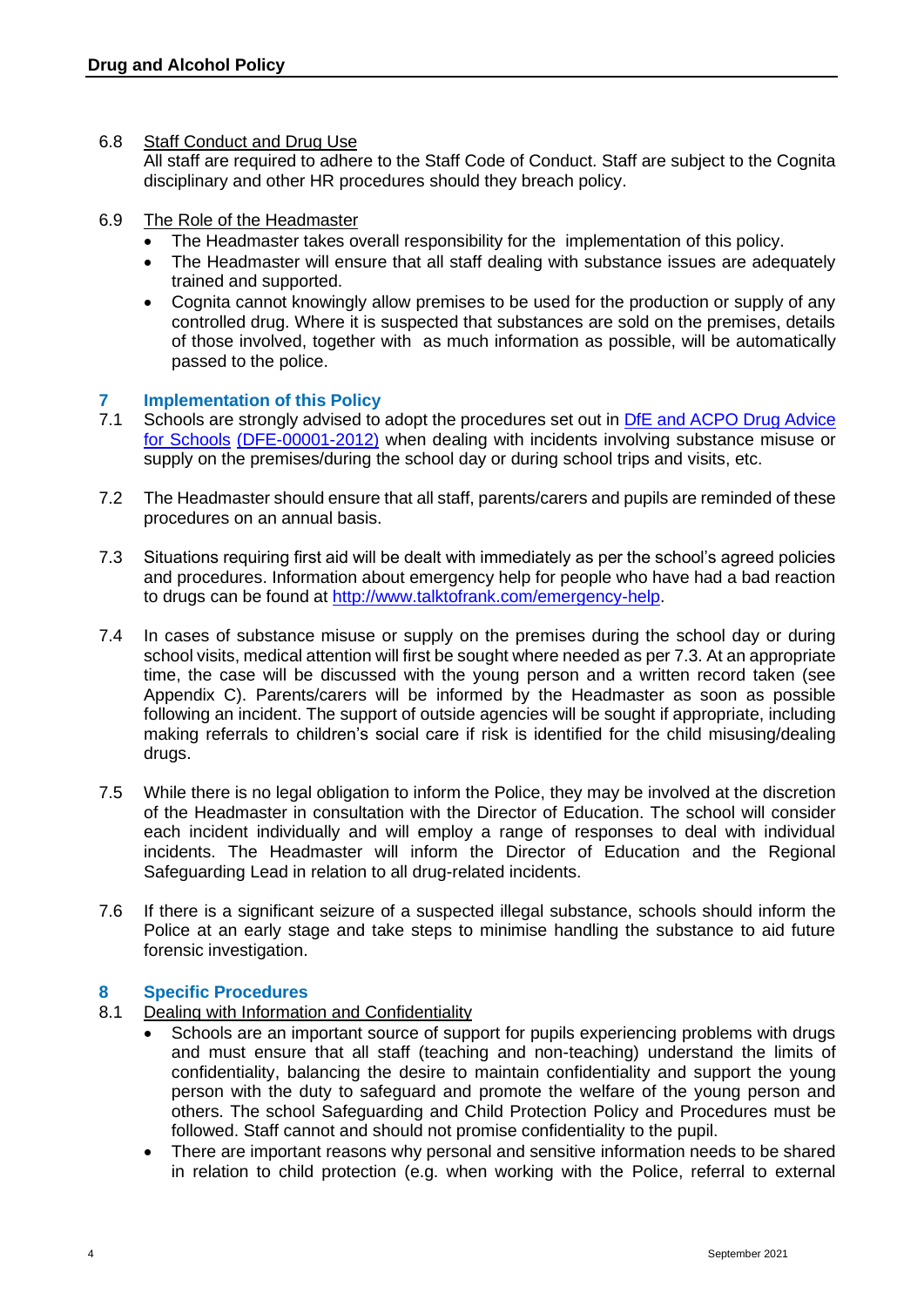agencies, etc.). Data protection legislation, namely, the General Data Protection Regulation 2016 (as amended, extended or re-enacted from time to time) and Crime and Disorder Act (1998) allow personal information to be shared if there is an over-riding public interest in the first instance, or to prevent crime and disorder in the second. However, in assessing the suitability of sharing information, all efforts should be made to encourage the young person to give their informed consent. If a decision is taken to share confidential information, a written record of any concerns, including the reasons for breaching a pupil's confidentiality, should be made.

- The following questions should also be considered:
	- o How serious is the situation?
	- o What immediate and significant risk does the young person face?
	- $\circ$  What implications (both positive and negative) could keeping a confidence have?
	- o Could there be a transfer of risk to other children?
	- $\circ$  Could significant harm result from keeping the young person's disclosure confidential?
	- $\circ$  If a confidence needs to be broken, the school should explain to the young person (and parents/carers as appropriate): why the confidence was broken, who will be/has been informed, what will be/was disclosed, how the information will be used and that their privacy will be respected.

#### 8.2 Parental Substance Misuse

- Parental substance misuse has the potential to impact negatively on outcomes for children and young people. 'Hidden Harm: Responding to the Needs of Children of Problem Drug Users' [\(2011\)](https://assets.publishing.service.gov.uk/government/uploads/system/uploads/attachment_data/file/120620/hidden-harm-full.pdf) estimated that 2-3 per cent of children are affected by problematic parental substance use. This estimate only covers parents with serious dependencies on heroin and crack cocaine, and does not account for children affected by alcohol or other drug use in the household.
- Substance use in itself is not a reason for considering a child to be suffering or at risk of suffering significant harm, although it may be a contributing factor.
- The DSL or Head will liaise with the Police and/or external agencies where required.

#### 8.3 Legal Drugs

The Police will not normally need to be involved in incidents involving legal drugs, but schools may wish to inform trading standards or police about the inappropriate sale or supply of tobacco, alcohol or volatile substances to pupils in the area.

#### 8.4 Controlled Drugs (including New Psychoactive Substances)

In taking temporary possession of suspected controlled drugs, the school will:

- Ensure that a second adult witness is present throughout;
- Seal the substance in a plastic bag and include details of the date and time of the seizure/find and the witness present;
- Store it in a secure location, such as a safe or other lockable container with access limited to senior members of staff. DO NOT dispose of the substance since disposal can now only be done by the constabulary;
- Notify the Police without delay, who will collect it and then store or dispose of it in line with locally agreed protocols. The law does not require a school to divulge to the Police the name of the pupil(s) from whom the drugs were taken but the Police advise that this is disclosed. The school should determine their position on this in advance to ensure consistency of approach;
- Record full details of the incident, including the police incident reference number if they are involved;
- Inform parents/carers,
- Identify any safeguarding concerns and respond appropriately; and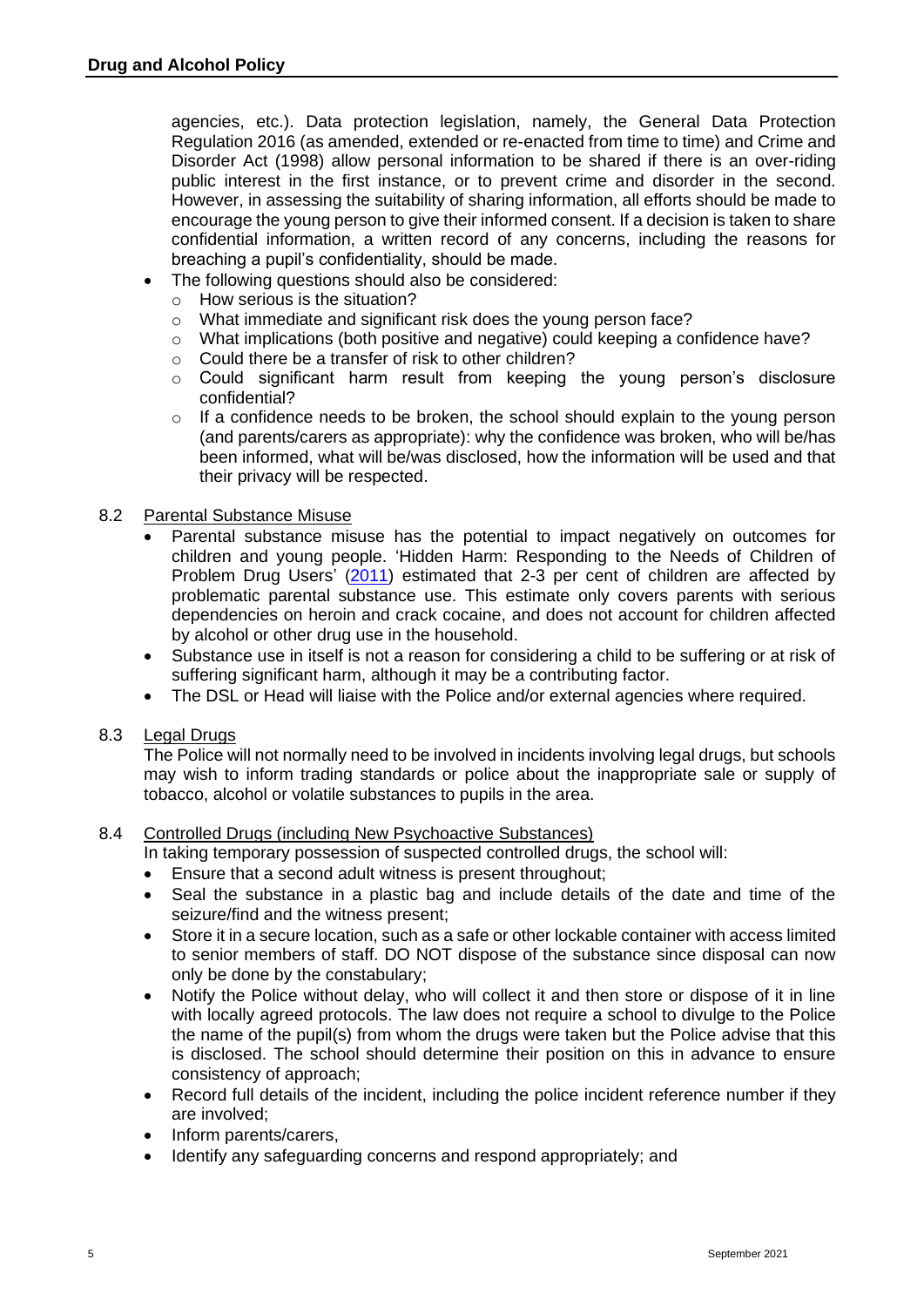• If there is a significant seizure of a suspected illegal substance, schools should inform the police at an early stage and take steps to minimise handling to aid future forensic investigations.

#### 8.5 Searching, Screening and Confiscations

DfE guidance states that: school staff can search a pupil for any item if the pupil agrees, noting that the ability to give consent may be influenced by the pupil's age or other factors. Headteachers and staff authorised by them have a statutory power to search pupils or their possessions without consent where they have reasonable grounds for suspecting that the pupil may have a prohibited item. Prohibited items include alcohol and illegal drugs. The law says that the person conducting the search may not require the pupil to remove any clothing other than outer clothing.

#### 8.6 Use of External Input

- Children and young people often find visitors to school a useful and informative part of their learning, but equally research suggests that for visits to be successful there should be a shared understanding about the nature and content of the session/s. Government guidance is that schools should exercise caution with the use of visitors as there is some evidence that particular messages can have a detrimental impact on young people's intentions to resist using drugs including alcohol. Particular caution should be used when visitors have had first-hand experience of problematic drug use.
- Schools should ensure that visitors are appropriately qualified and trained to deliver work with children and young people in a school setting. They should also be aware of good practice that recommends the avoidance of shocking images and inappropriate descriptions of drug use, have a clear understanding of the aims and objectives of the session and have seen and understood this policy.
- Visitors must be briefed on any particular sensitivities that there may be in the pupil group – these may include identified drug issues by particular pupils or their families – as well as any broader needs within the group. Teachers should negotiate the content of the session which is linked to the broader drug education and RSE/PSHE delivered by the school and relevant to the identified needs of the pupils. Visitors should be made aware by the teacher of the school's protocols for dealing with any disclosures or distress shown by pupils during the session.
- Teachers should be present at all times when such a visitor is in the class, and be ready to be an active participant in these sessions. They should ensure that they reflect on the learning from particular sessions with pupils and visitors, assessing the learning, and building skills to support and enable pupils to make healthy choices and to avoid risktaking behaviour. Teachers should follow-up any unresolved issues or concerns and extend the learning begun by the visitor.

#### **9 National Support and Advice from Organisations**

- Drinkline: A free and confidential helpline for anyone who is concerned about their own or someone else's drinking: 0800 917 8282.
- Family Lives: A charity offering support and information to anyone parenting a child or teenager. It runs a free-phone helpline and courses for parents: 0800 800 222.
- FRANK: National drugs awareness campaign to raise awareness among young people and their parents/carers: [www.talktofrank.com.](http://www.talktofrank.com/) Schools can receive free resources, updates, newsletters etc.
- Smokefree: NHS stop smoking support: [www.nhs.uk/smokefree.](http://www.nhs.uk/smokefree)
- FRANK: Advice on what to do to help someone who's having a bad reaction to drugs: [www.talktofrank.com/emergency-help.](http://www.talktofrank.com/emergency-help)
- Resuscitation Council (UK): Guidelines for resuscitation procedures: [www.resus.org.uk/pages/GL2010.pdf.](http://www.resus.org.uk/pages/GL2010.pdf)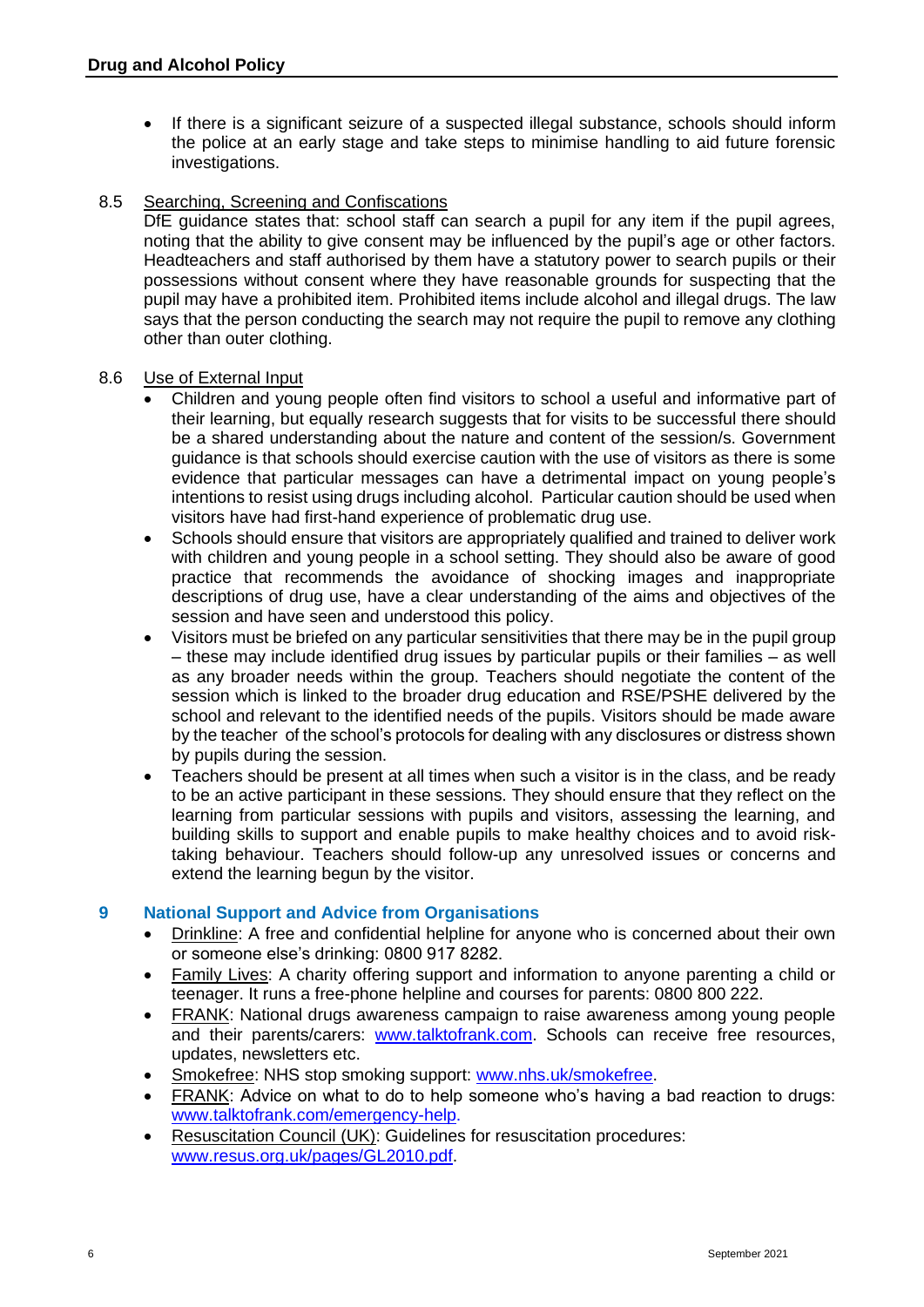#### Appendix A : Drug situations - medical emergencies

The procedures for an emergency apply when a person is at immediate risk of harm. A person who is unconscious, having trouble breathing, seriously confused or disorientated or who has taken harmful toxic substance, should be responded to as an emergency.

The main responsibility is for the pupil at immediate risk, but you also need to ensure the well-being and safety of others. Put into practice your school's first-aid procedures. If in any doubt, call medical help.

#### Always:

- assess the situation
- if a medical emergency, send for medical help and ambulance

#### Before assistance arrives

If the person is conscious:

- ask them what has happened and to identify any drug used
- collect any drug sample and vomit for medical analysis
- do not induce vomiting
- do not chase or over-excite them if intoxicated from inhaling a volatile substance
- keep them under observation, warm and quiet

#### If the person is unconscious:

- ensure that they can breathe and place in the recovery position
- do not move them if a fall is likely to have led to spinal or other serious injury which may not be obvious
- do not give them anything by mouth
- do not attempt to make them sit or stand
- do not leave them unattended or in charge of another pupil
- notify parents/carers

#### For needle stick(sharps) injuries:

- encourage wound to bleed. Do not suck. Wash with soap and water. Dry and apply waterproof dressing
- if used/dirty needle seek advice from a doctor

#### When medical help arrives

• pass on any information available, including vomit and any drug samples

Complete a medical record form as soon as you have dealt with the emergency.

#### This form is based on Appendix 9 of Drugs: guidance for schools.

"Drugs" refers to all drugs including medicines (prescription and "over the counter"), volatile substances, alcohol, tobacco and illegal drugs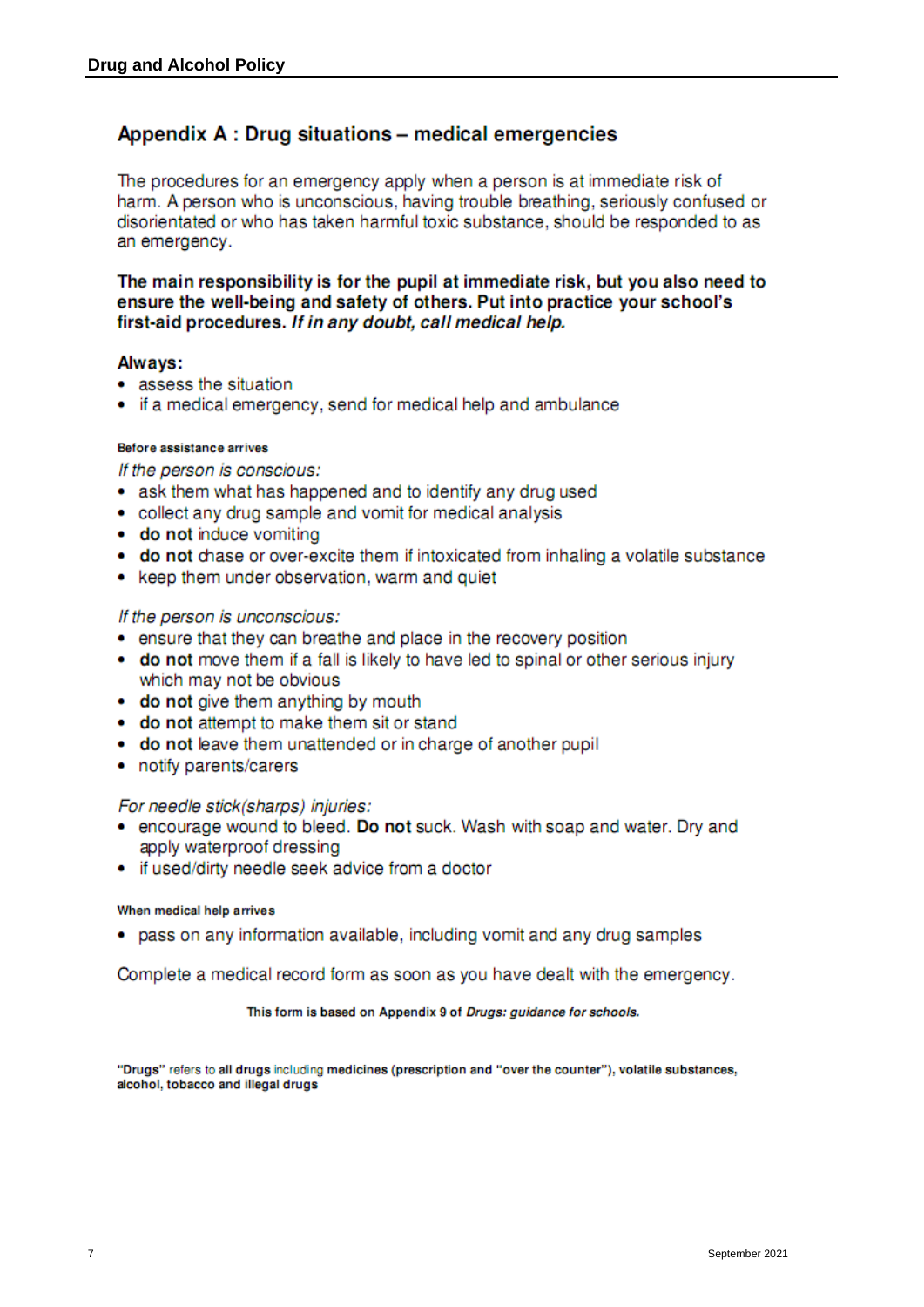

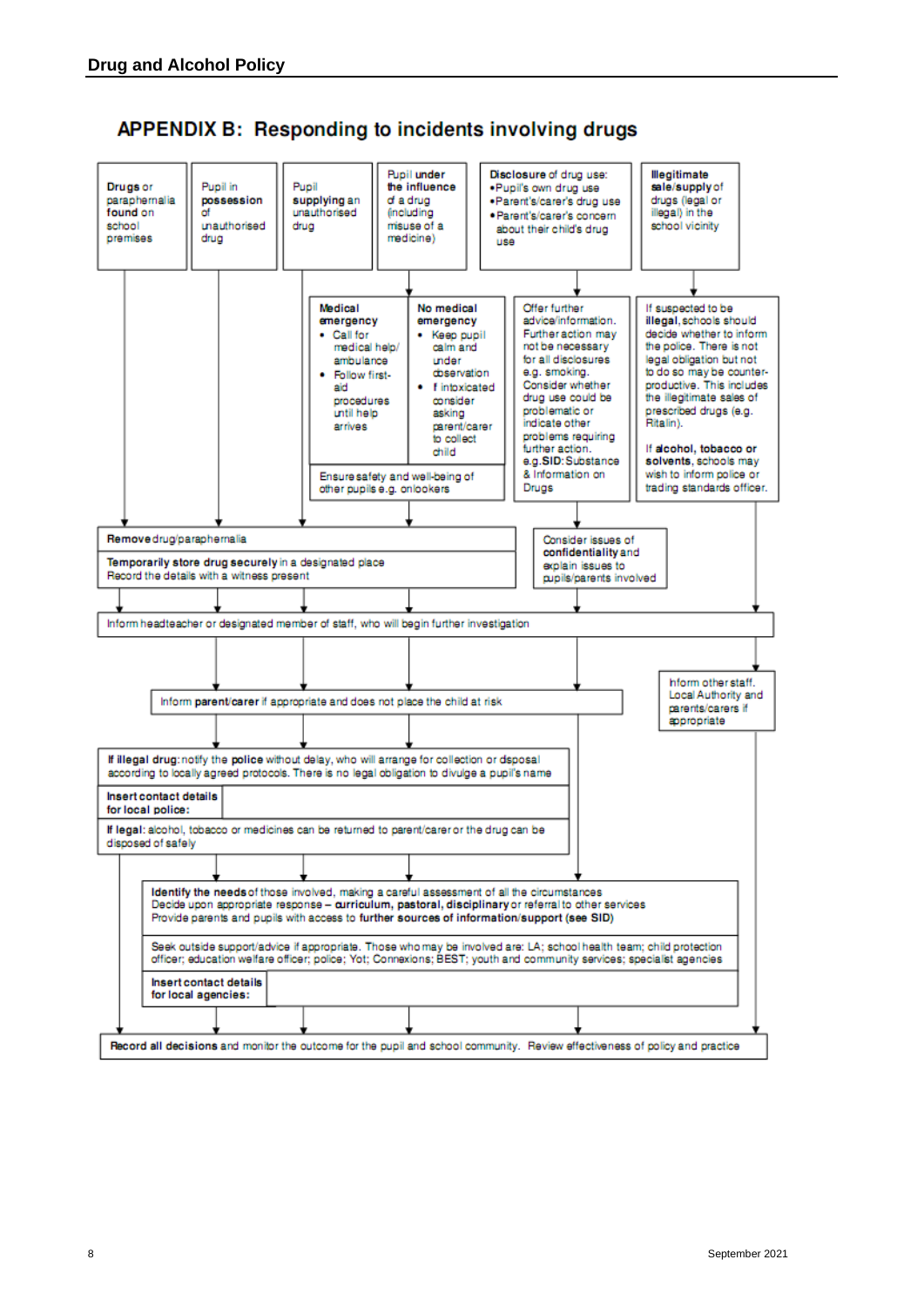#### Appendix C: Record of incident involving unauthorised drug

- For help and advice, telephone the LA 1
- $\overline{2}$ Complete this form WITHOUT identifying the pupil involved
- $\frac{1}{4}$ Copy the form
- Send the copy within 24 hours of the incident to the LA
- 5 KEEP the original, adding the pupil's name and form - store securely

Tick to indicate the category:

| Drug or paraphernalia found ON school premises                                                | Pupil disclosure of drug use           |  |
|-----------------------------------------------------------------------------------------------|----------------------------------------|--|
| Emergency/Intoxication                                                                        | Disclosure of parent/carer drug misuse |  |
| Pupil in possession of unauthorised drug                                                      | Parent/care expresses concern          |  |
| Pupil supplying unauthorised drug on school premises   Incident occurring OFF school premises |                                        |  |

| Name of pupil *:                                                  | Name of school:                                                                |
|-------------------------------------------------------------------|--------------------------------------------------------------------------------|
| Pupil's form *:<br>("for school records only)                     | Time of incident::<br>am/pm                                                    |
| MALE / FEMALE<br>Age of pupil:                                    | Date of incident:                                                              |
| Ethnicity of pupil **:                                            |                                                                                |
| Tick box if second or subsequent<br>incident involving same pupil | Report form completed by:                                                      |
| First Aid given?<br>NO.<br><b>YES</b>                             | Ambulance/Doctor called? YES<br><b>NO</b><br>(Delete as necessary)             |
|                                                                   |                                                                                |
| Drug involved (if known):<br>(eg. Alcohol, paracetamol, Ecstasy)  | Drug found/removed? YES / NO<br>Where found/seized:                            |
| Senior staff involved:                                            | Name and signature of witness:                                                 |
|                                                                   | Disposal arranged with<br>At time:<br>If police, incident<br>reference number: |

Name of parent/carer informed \*: (\* for school records only) At time: Informed by:

Brief description of incident (including any physical symptoms):

Other action taken: (e.g. Connexions or other agency involved, Educational Psychologist report requested, case conference called, pupils/staff informed, sanction imposed, LA/GP/Police consulted)